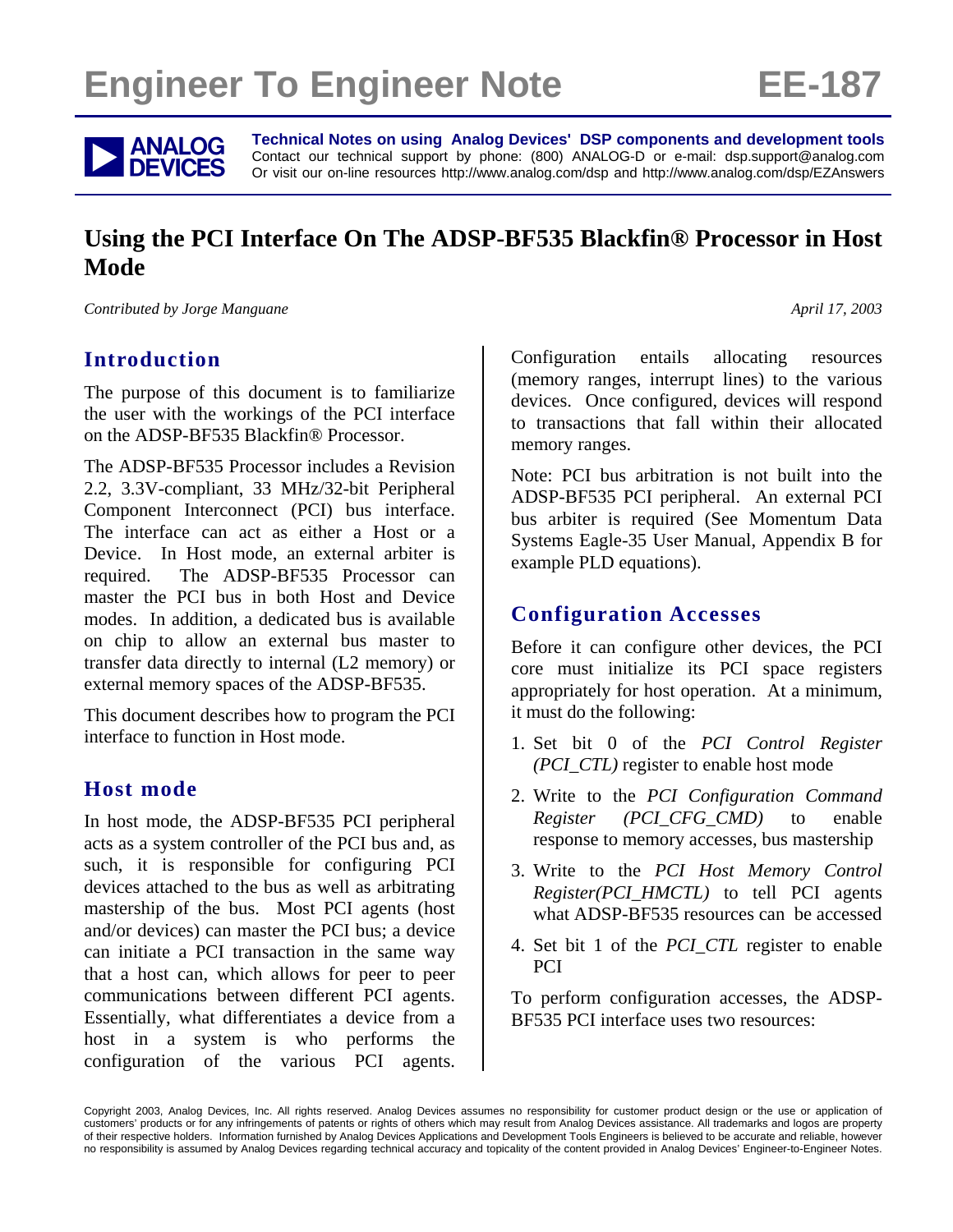

- 1. *Configuration Base Address Pointer Register (PCI\_CBAP )* is used to address the configuration space of the devices. The structure of the contents of this register depends on whether a Type 0 or Type 1 configuration access is being performed. If the device to be configured sits behind a PCI-to-PCI Bridge, Type 1 configuration accesses will be performed, otherwise, Type 0 accesses will be performed.
- 2. *Configuration Data Port* is a memory location (0xEEFF FFFC) that holds the data to be written to devices or returns data read from devices during configuration accesses.

When performing configuration cycles, the Host accesses a register set predefined by the PCI specification. The specification currently defines three Header formats:

- ¾ **Header Type Two:** defined for PCI-to-CardBus bridges
- ¾ **Header Type One:** defined for PCI-to-PCI bridges
- ¾ **Header Type Zero:** defined for all other devices.

The host must traverse some or all of the registers defined in the headers above. In this application note, we'll only touch on the last two header types (header type 0, and header type 1) since we are only concerned with configuring PCI devices that sit directly on the PCI bus (primary bus: Type 0 configuration) or devices that sit behind a PCI-to-PCI bridge (secondary bus: Type 1 configuration). Note when more than one PCI-to-PCI bridge is present on the system, the "secondary" bus can be anywhere from bus #1 to bus #255 in the bus hierarchy. Each PCI-to-PCI bridge adds a bus number to the system. For example, if there's only one bridge, devices on the other side of the bridge will reside on secondary bus #1, if there are two bridges, devices on the other side of the second bridge will reside on secondary bus #2, and so on. The

bridges themselves may be on the same "primary" bus.

Alternatively, the primary bus of the second bridge may be the secondary bus of the first bridge, as shown in the figure below.



### **Type 0 Configuration Accesses**

These accesses are directed to all PCI agents that reside on the primary bus, including devices and PCI-to-PCI bridges. The format of the data must be programmed into the PCI\_CBAP register (Configuration Base Address Pointer register) as shown below.



From the above figure,

 $AD[1:0] = 00$  to indicate a type zero access AD[7:2] indicate the target word to be accessed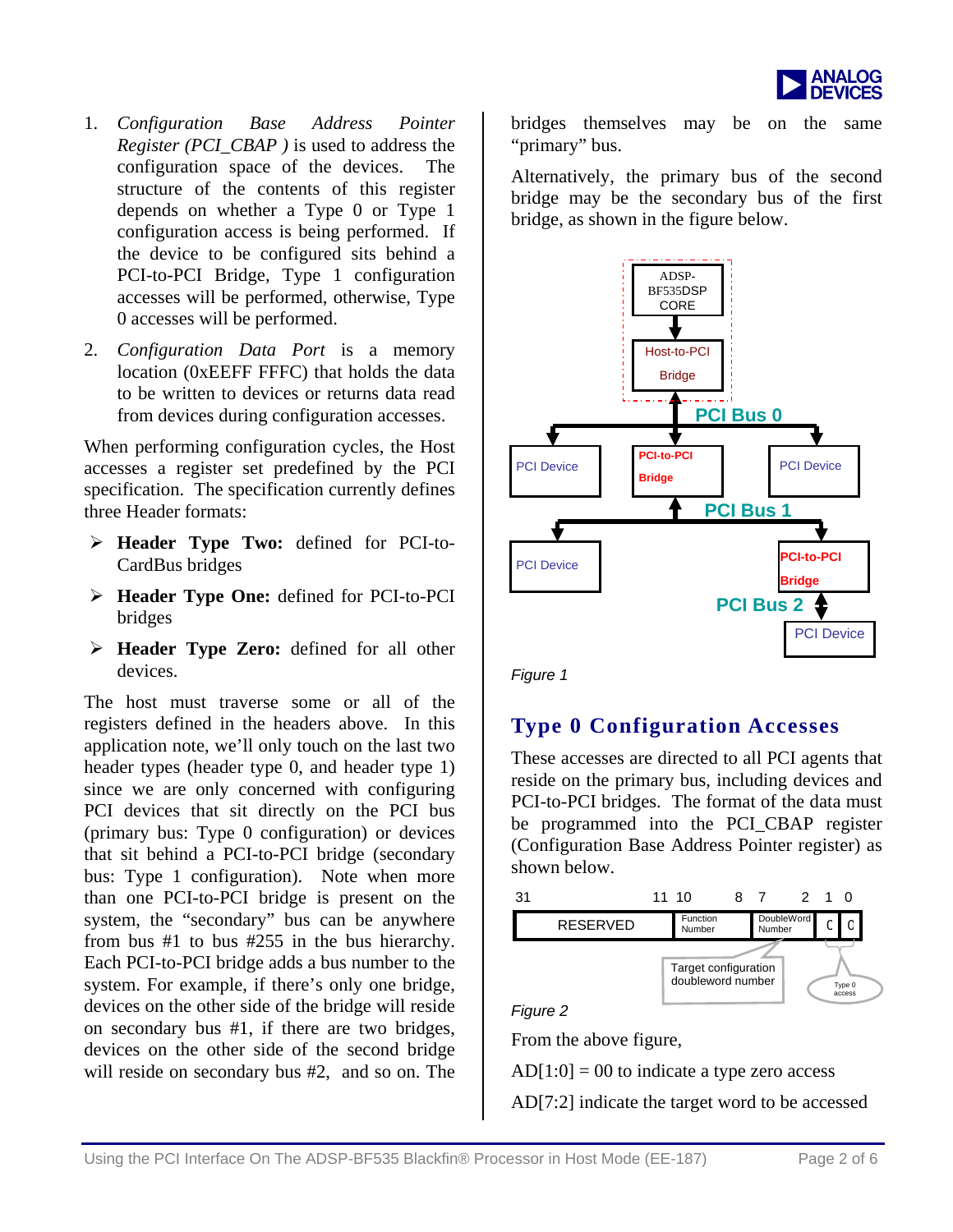

AD[10:8] indicate the function number to be accessed within the targeted device.

implement IDSELs. IDSEL lines are used to on the bus for configuration accesses. As an AD[31:11] are reserved and can be used to select each of the various devices that may reside example, IDSEL of device 0 may be connected to AD11, IDSEL of device 1 may be connected to AD12, and so on. IDSELs are only meaningful during configuration. After configuration, during normal operation, devices decode and respond to PCI transactions that fall within their memory and I/O ranges as determined by what's in their respective Base Address Registers (BARs). In the case of the ADSP-BF535, these are PCI\_CFG\_MBAR and PCI CFG IBAR for memory and I/O respectively.

Here's an example that shows how to retrieve the device's Device and Vendor ID information:

*P5.H = (PCI\_CBAP >> 16);* 

*P5.L = (PCI\_CBAP & 0xFFFF);* 

*R0.H = PCI\_SLOT ; R0.L=FUNCTION\_NUMBER| 0x00;* 

 $[PS] = r0$ ; //load in PCI\_CBAP the address of the 1<sup>st</sup> Dword of //the *configuration* space

 *ssync;* 

 $R0 = [P3]$ ; // read Vendor ID and Device ID (1<sup>st</sup> Dword)  *P3.H = (PCI\_CONFIG\_SPACE\_PORT >> 16); P3.L = (PCI\_CONFIG\_SPACE\_PORT & 0xFFFF);* 

 *ssync;* 

To access the next word (32 bits), increment the address in *PCI\_CBAP* by 4 bytes.

To find out how much memory and/or I/O a particular device requires, the host writes then reads this register back. Only the bits that *0xFFFFFFFF* to the device's BARx register and the device unmasked will be written to. All others will return a value of zero when read back. The one's complement of the result read back will give the size in bytes of the given resource (memory or I/O).

 $[PS] = r0$ ; // *access BAR0* – *Memory BAR in* the *BF535 ssync; r4 = 0xFFFFFFFF; [P3] = R4; //write all F's to the Memory BAR register SSYNC; [P5] = r0; SSYNC; R4 = [P3]; // read back the unmasked (enabled) bits ssync; R4 = ~R4; // memory size requested by device [in bytes] R0.H = PCI\_SLOT; R0.L = FUNCTION\_NUMBER| 0x10;* 

Now that we know the memory size this device requires, we can assign it its base address in the PCI Memory Space.

*P0.H = PCI\_Memory\_Window >> 16; P0.L = PCI\_Memory\_Window & 0xFFFF; [P3] = P0; // assign Device the base of PCI MEM space ssync;* 

In this case, the label *PCI\_Memory\_Window* corresponds to address 0xE000 0000, the base address of the PCI Memory Space. As can be seen from the PCI Memory Map in Figure 3, the PCI Memory Space is 128 Mbytes, and it can be partitioned among the various devices on the bus so that each device has its own unique PCI memory region.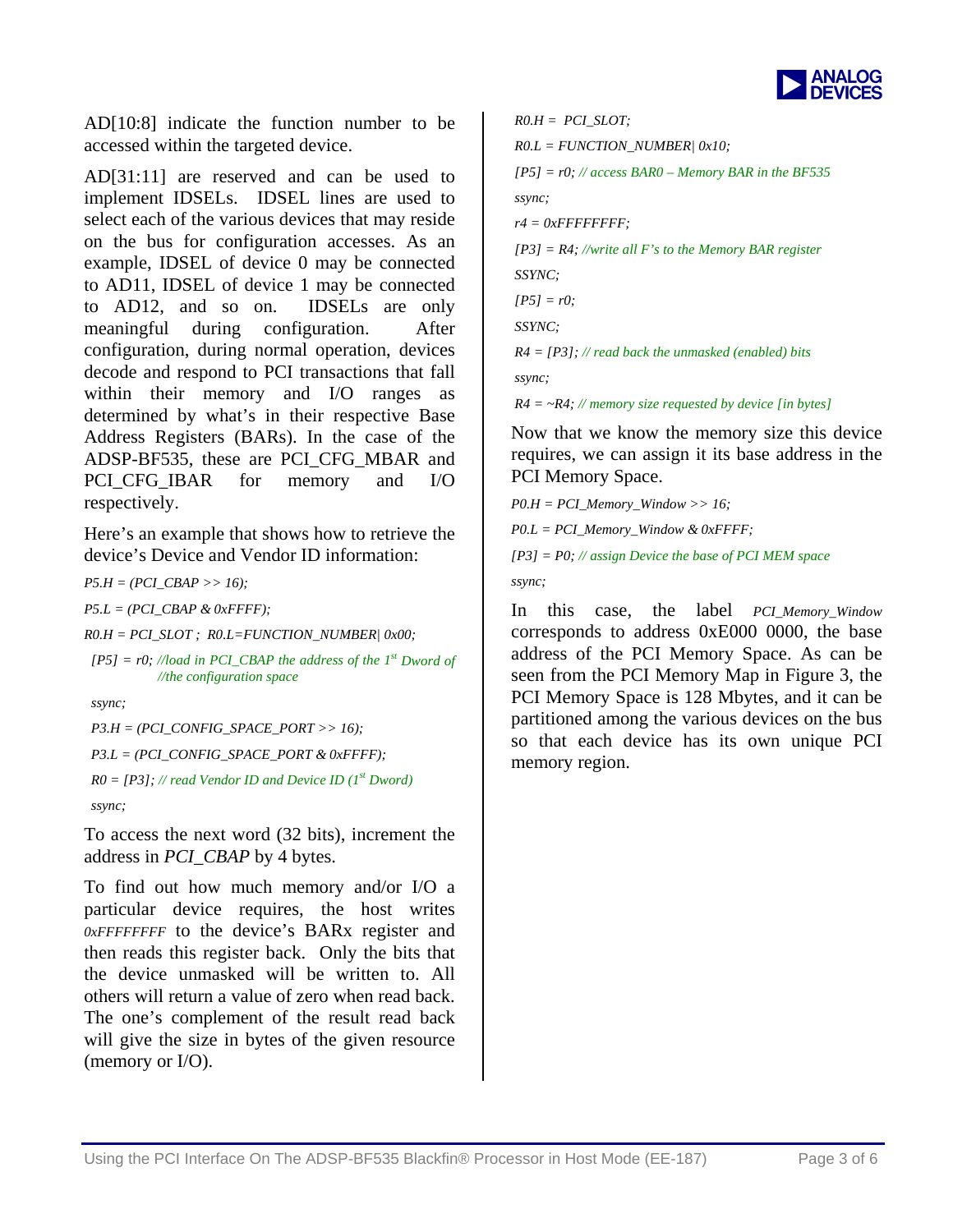



#### *Figure 3*

For the next device, we will have to assign it a memory base address offset by the memory size requested by the first device, and so on.

### **Type 1 Configuration accesses**

accesses will be required to configure the device. If a device resides on a secondary bus (for example, behind a PCI-to-PCI bridge) Type 1

In general, when a Type 1 transaction is seen on the bus, only PCI-to-PCI bridges claim the transaction, which then convert it to a Type 0 transaction and pass it on to devices that reside on their secondary buses. It is, of course, understood that only one bridge will claim a transaction at a given time, depending on whether the targeted device resides on its secondary bus (i.e., there is a Bus Number match). Before we get into more detail, let's review the data format of a Type 1 address:

| 31       | 23                   | 15               | 10     |                               | 10               |
|----------|----------------------|------------------|--------|-------------------------------|------------------|
| reserved | <b>Bus</b><br>Number | Device<br>Number | Number | Function doubleWord<br>Number |                  |
|          |                      |                  |        |                               | Type 1<br>access |

#### *Figure 4*

Lets focus on the case where the Bus Number does not correspond to the bridge's secondary bus number but is between the secondary bus number and the subordinate bus number (the very last bus number on the system). In this case, the bridge still claims the transaction and passes it on as a Type 1 transaction to be claimed by other bridges.

Before the devices behind a bridge are configured, the bridge itself must be configured with the Primary, Secondary and Subordinate bus number information, as well with the base address and ranges of the memory and I/O spaces. Bridges themselves are configured using Type 0 accesses.

**Bridge** *refer to Intel Corp's* **21152 PCI-to-PCI Configuration Application Note (**Order Number: *As an example of how to configure a bridge,*  278068-001).

Having crossed this bridge (configuring the PCIto-PCI bridge), devices can be configured in much the same way as that discussed for Type 0 transactions, except that now the programmer must include the Bus Number and Device Number, as well as add a 1 to bit 0 of the address presented on the bus.

```
 R0 = [P3]; 
  ssync; 
// Device ID | Vendor ID 
  R0.H = BUS_NUMBER; 
  R0.L = DEVICE_NUMBER | FUNCTION_NUMBER| 0x01; 
 [PS] = r0; ssync; 
  P3.H = (PCI_CONFIG_SPACE_PORT >> 16); 
  P3.L = (PCI_CONFIG_SPACE_PORT & 0xFFFF);
```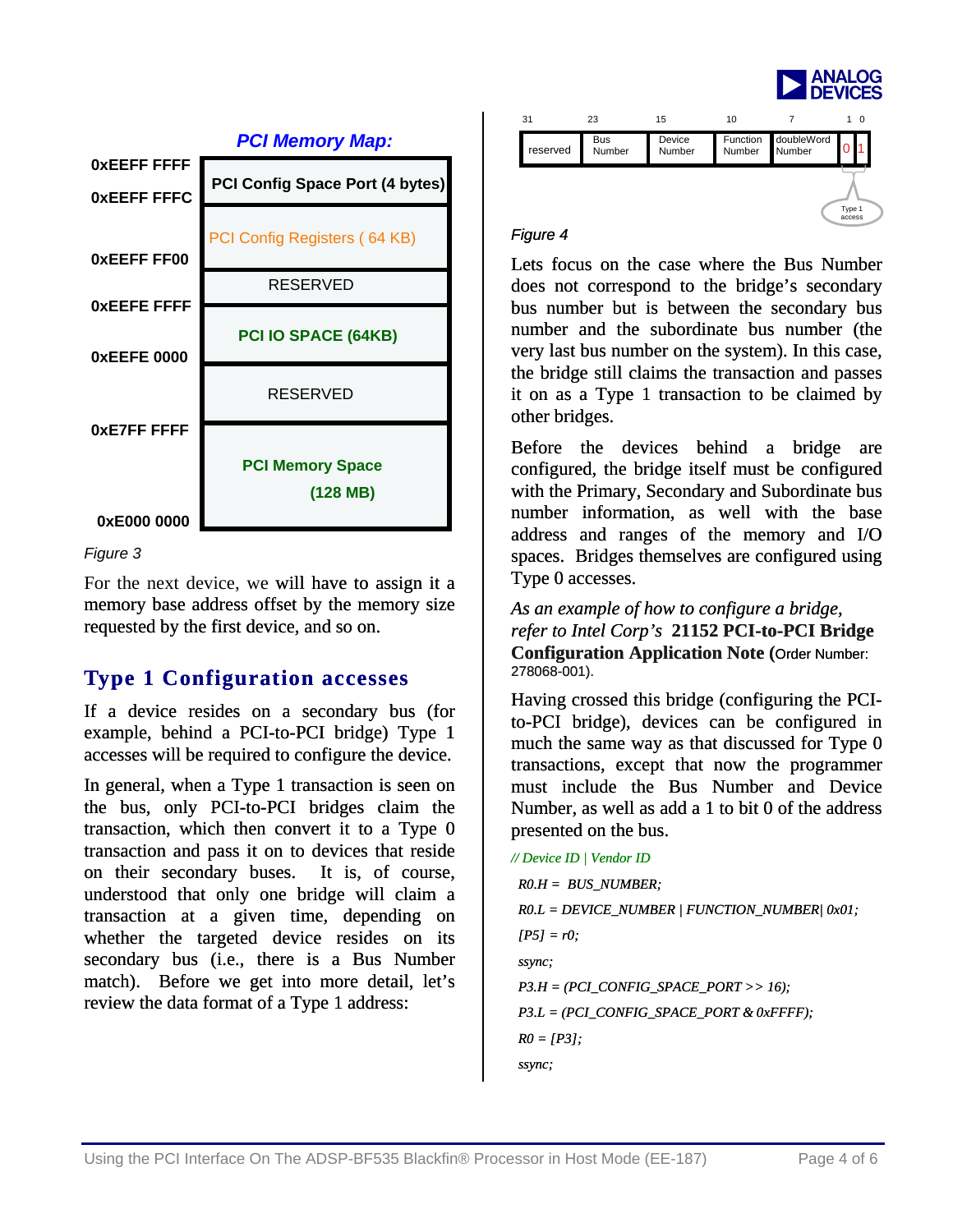

N ow that the devices are configured, the host can access the devices by initiating transactions in the PCI memory or I/O regions that correspond to those regions that were assigned to the devices' BARs. To that end, the host uses *PCI d Memory Base Address Register Outboun (PCI\_MBAP)* for memory accesses and the *PCI Outbound I/0 Base Address Register (PCI\_IBAP)* for I/O accesses.

### **Memory Accesses**

 $(31:27)$  of the intended destination address. To initiate a memory access, the host writes to the *PCI\_MBAP* register the uppermost 5 bits These 5 bits will be prefixed to the 27-bit offset of the actual address in the PCI memory space.

Example:

```
P4.H = (PCI_MBAP >> 16); 
P4.L = (PCI_MBAP & 0xFFFF); 
R0.H = 0xE000; 
R0.L = 0x0000; 
[P4] = R0;
ssync;
```
Now an access in the PCI memory space will initiate a PCI transaction:

*P2.H = 0xEF00;* 

*P2.L = 0x1234;* 

*R0 = [P2];* 

*ssync;* 

*PCI\_MBAP* are: **11100** The upper 5 bits of the

The lower 27 bits of the address in P2 are:

#### 111 0000 0000 0001 0010 0011 0100

The actual address that will be output on the bus will be:

#### **1110 0**111 0000 0000 0001 0010 0011 0100

which corresponds to: 0xE700 1234

This is not the intended address. To access 0xEF00 0000, PCI\_MBAP should have been

programmed with 0xE800 0000, which would produce the following upper 5 bits:

### **11101**

Prefixing the above upper 5 bits to the lower 27 bits of the address in P2 would produce:

**1110 1**111 0000 0000 0001 0010 0011 0100

the intended 0xEF00 1234 address.

This address may correspond to different addresses within different devices. Each device has its own internal memory/(I/O) space mapping to the PCI space. As an example, the ADSP-BF535 acting as a device uses the *Target Inbound Memory Base Address Register (PCI\_TMBAP)* to map the PCI memory space to its internal/external memory space.

If  $PCI\_TMBAP = 0xF000 0000$ , the above address would correspond to  $0xFF00$  1234, which falls within Reserved memory space. Note that the above example is for illustration purposes only.

### **I/O ACCESSES**

similar to that described for memory accesses except that now *PCI\_IBAP* register is used. This register prefixes 16 bits to the actual address that will go on the bus. The mechanism to perform I/O accesses is

### **INBOUND TRANSACTIONS**

We just described transactions that are initiated by the host. As stated earlier, any PCI agent on the bus can be the bus master and the host can be the target, making it a slave for that particular transaction is referred to as an *inbound* transaction. In this case, the particular *transaction.*

To participate in inbound transactions, the ADSP-BF535 as a host needs to enable accesses Memory space. to its various resources, i.e., L2 memory, system MMR space, SDRAM space, and Asynchronous